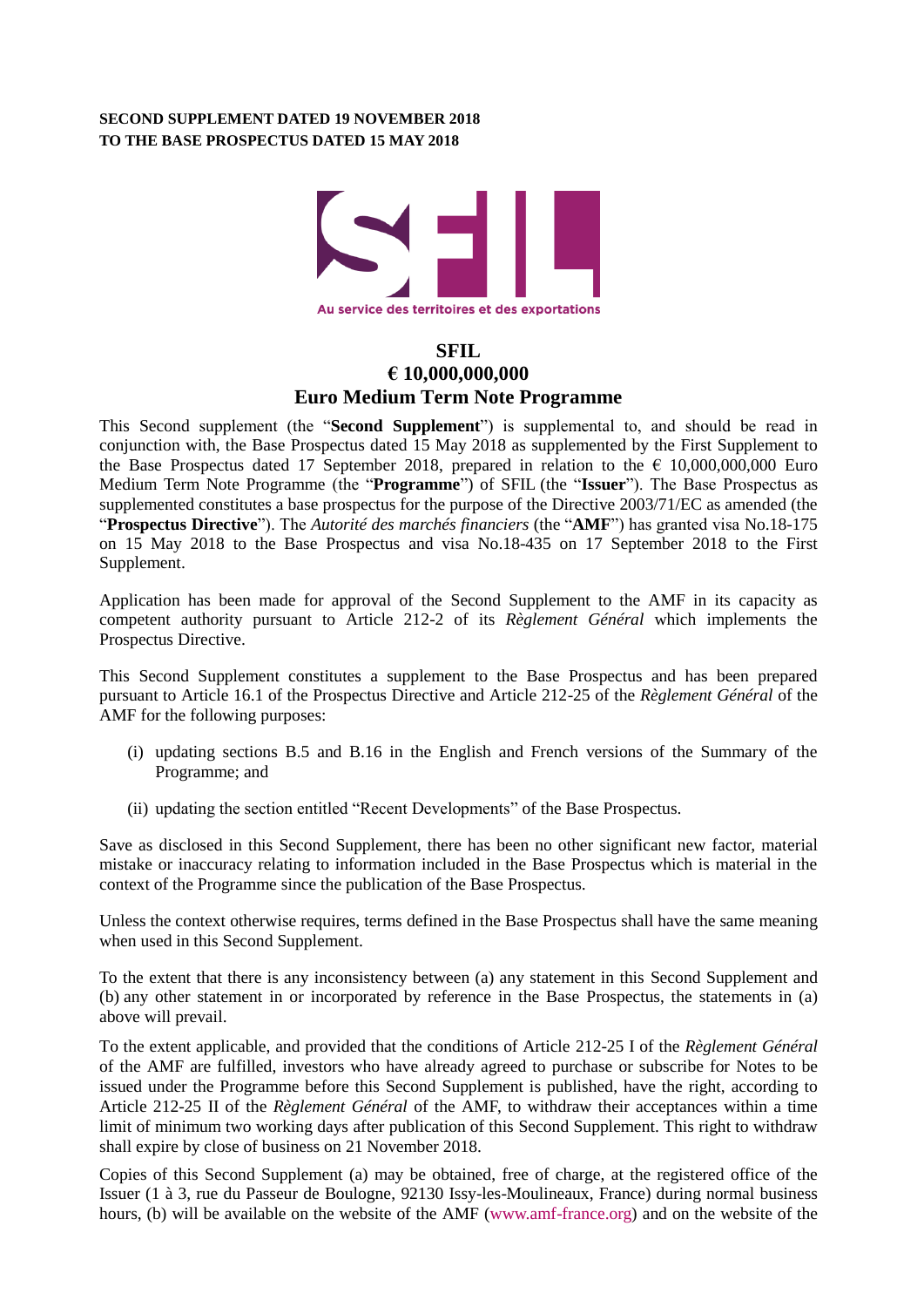Issuer (www.sfil.fr) and (c) will be available during normal business hours at the specified office of the Fiscal Agent (Banque Internationale à Luxembourg, société anonyme 69, route d'Esch, L-2953 Luxembourg, Grand-Duchy of Luxembourg) so long as any of the Notes issued under the Programme are outstanding.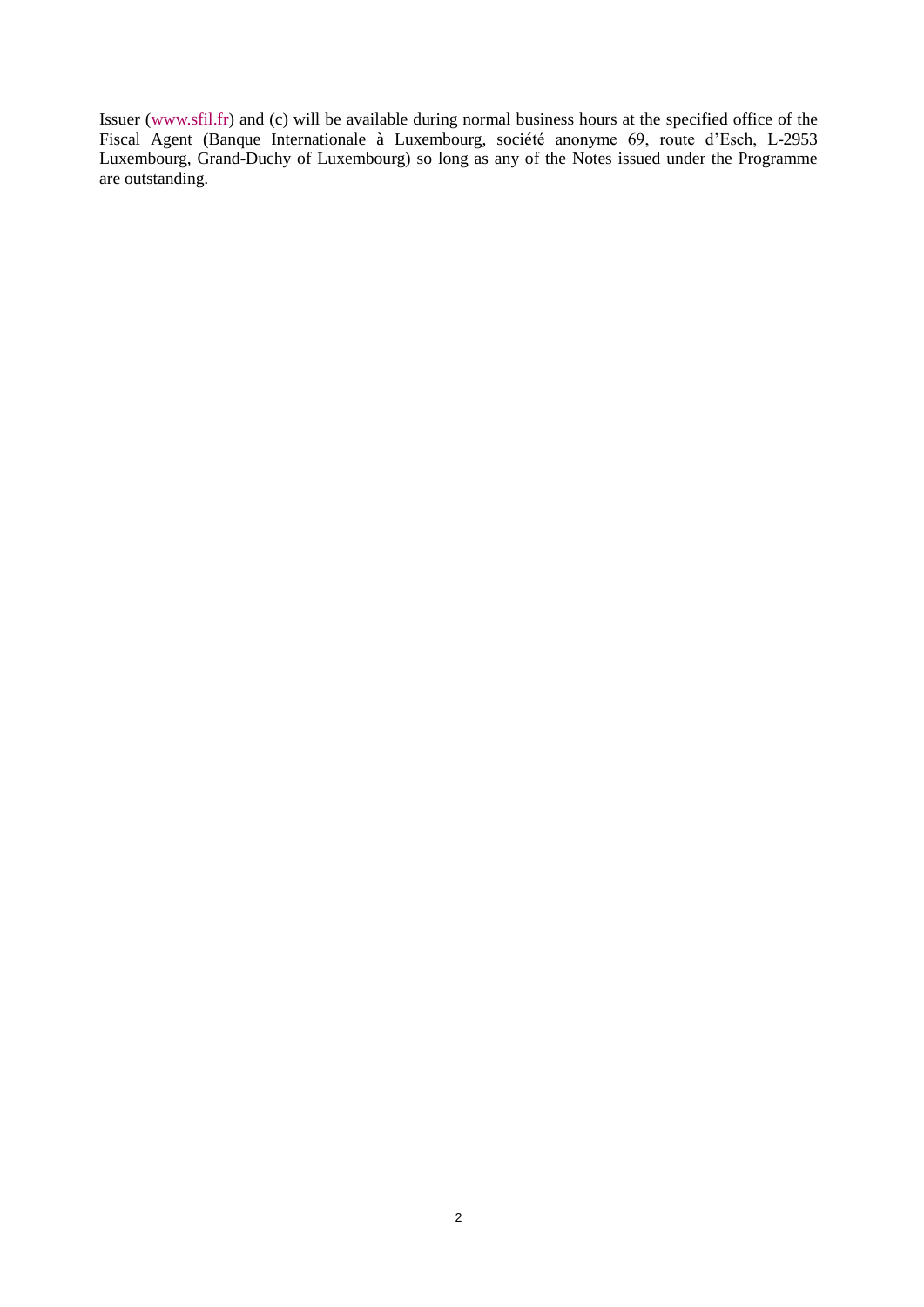# **TABLE OF CONTENTS**

| RÉSUMÉ EN FRANÇAIS DU PROGRAMME (FRENCH SUMMARY OF THE     |  |
|------------------------------------------------------------|--|
|                                                            |  |
| PERSON RESPONSIBLE FOR THE INFORMATION GIVEN IN THE SECOND |  |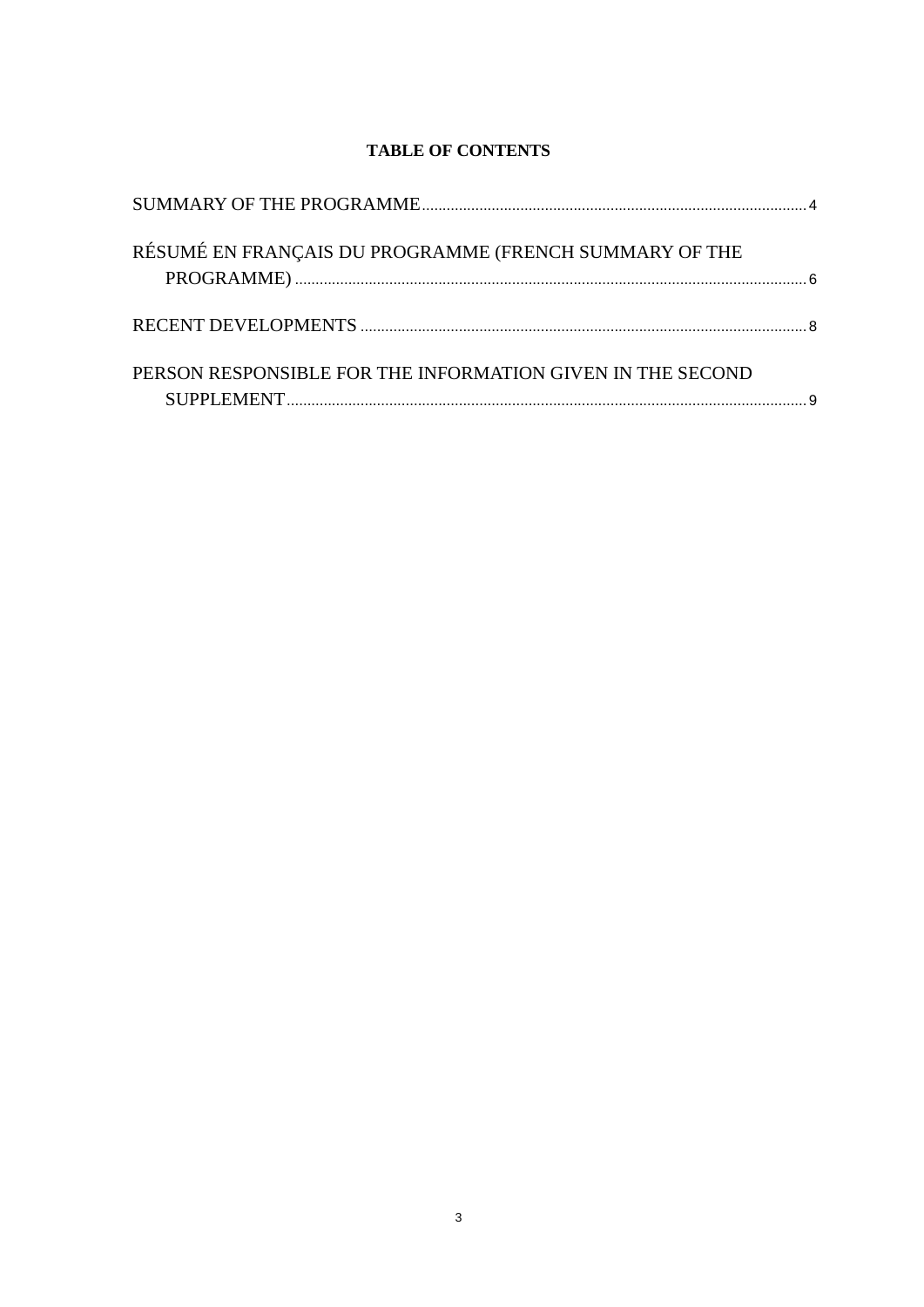## **SUMMARY OF THE PROGRAMME**

<span id="page-3-0"></span>The section entitled "**Summary of the Programme**" on pages 6 to 29 of the Base Prospectus is amended as follows:

• The item B.5 is deleted and replaced by the following:

| B.5 | A description of<br>the Issuer's Group<br>and the Issuer's<br>position within the<br>Group | The share capital of the Issuer is held at 75% by the French State via the<br>Agence des Participations de l'Etat (French government shareholding agency),<br>20% by Caisse des Dépôts et Consignations and 5% by La Banque Postale.<br>Since the Issuer was created, the French State plays a special role by<br>contributing 75% of the Issuer's capital, and as the reference shareholder by<br>supplying prudential authorities with a strong commitment to provide financial<br>support, in compliance with current banking regulations.<br>We present below a chart detailing the shareholder structure of SFIL: |
|-----|--------------------------------------------------------------------------------------------|------------------------------------------------------------------------------------------------------------------------------------------------------------------------------------------------------------------------------------------------------------------------------------------------------------------------------------------------------------------------------------------------------------------------------------------------------------------------------------------------------------------------------------------------------------------------------------------------------------------------|
|     |                                                                                            | GROUPE<br><b>BANQUE</b><br>Liberté • Égalité • Fraternité<br>es <b>Dépôts</b><br><b>RÉPUBLIQUE FRANCAISE</b><br>20%<br>75%<br>5%<br><b>Reference shareholder</b><br>100%<br>Caisse<br>Française de<br><b>inancement</b>                                                                                                                                                                                                                                                                                                                                                                                                |
|     |                                                                                            | On 15 November 2018, the French Ministry for the Economy and Finance and<br>Caisse des Dépôts et Consignations announced that they have entered into<br>discussions on the transfer of control of SFIL to Caisse des Dépôts et<br>Consignations.                                                                                                                                                                                                                                                                                                                                                                       |

• The item B.16 is deleted and replaced by the following:

| B.16 | <b>Extent to which the</b><br><b>Issuer is directly or</b><br>indirectly owned<br>or controlled | The French State is the "reference shareholder" of the Issuer under French<br>regulation. The Banque de France may ask the French State, as reference<br>shareholder, to provide the necessary support to the Issuer in accordance with<br>Article L.511-42 of the French Code monétaire et financier. |
|------|-------------------------------------------------------------------------------------------------|--------------------------------------------------------------------------------------------------------------------------------------------------------------------------------------------------------------------------------------------------------------------------------------------------------|
|      |                                                                                                 | The share capital of the Issuer is held as follows:                                                                                                                                                                                                                                                    |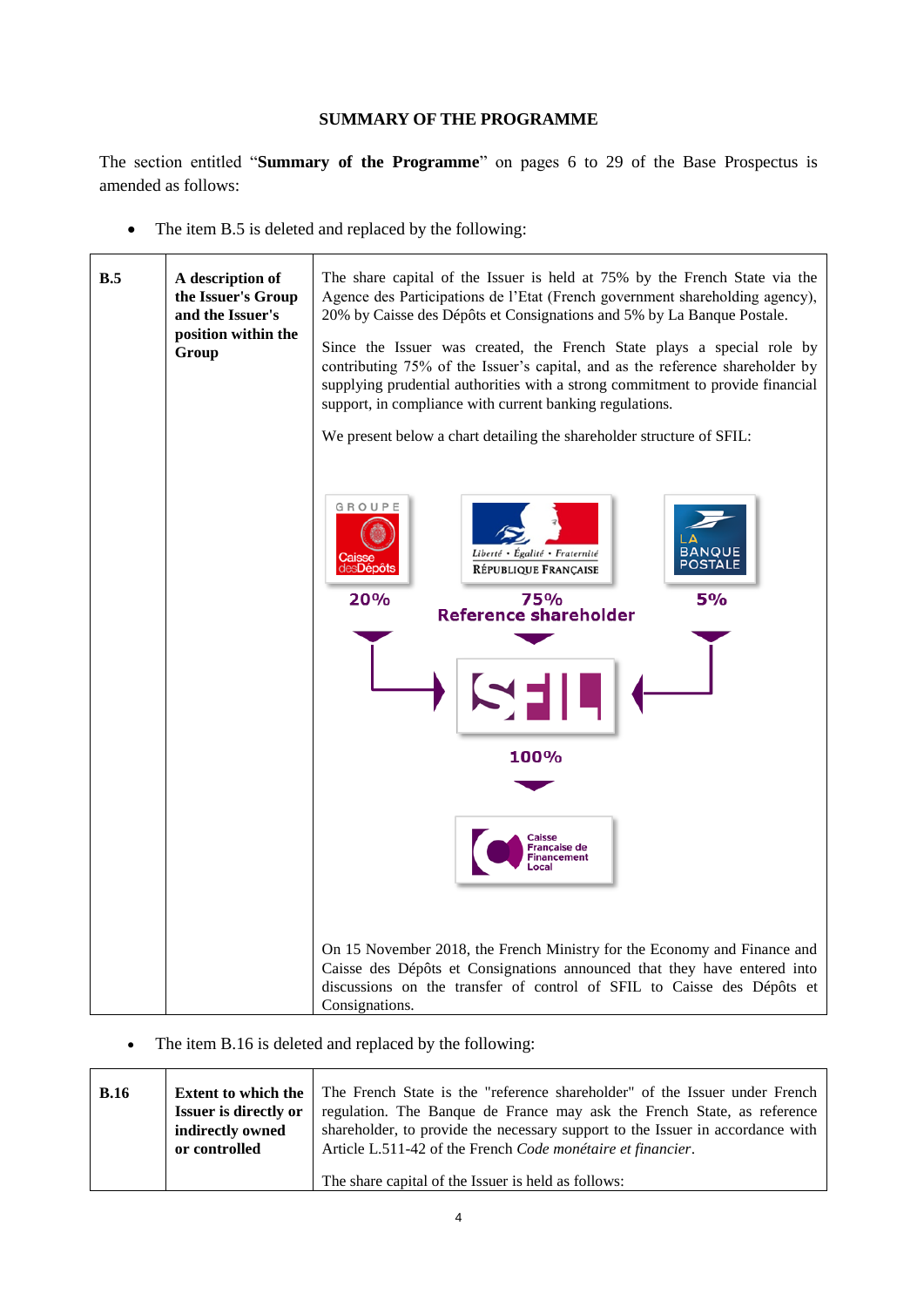| 75% by the French State via the Agence des Participations de l'Etat<br>$\bullet$<br>(French government shareholding agency), <i>i.e.</i> 6,964,293 ordinary<br>shares:                                                                           |
|--------------------------------------------------------------------------------------------------------------------------------------------------------------------------------------------------------------------------------------------------|
| 20% by Caisse des Dépôts et Consignations, <i>i.e.</i> 1,857,145 preferred<br>$\bullet$<br>shares; and                                                                                                                                           |
| 5% by La Banque Postale, <i>i.e.</i> 464, 287 ordinary shares.<br>$\bullet$                                                                                                                                                                      |
| On 15 November 2018, the French Ministry for the Economy and Finance and<br>Caisse des Dépôts et Consignations announced that they have entered into<br>discussions on the transfer of control of SFIL to Caisse des Dépôts et<br>Consignations. |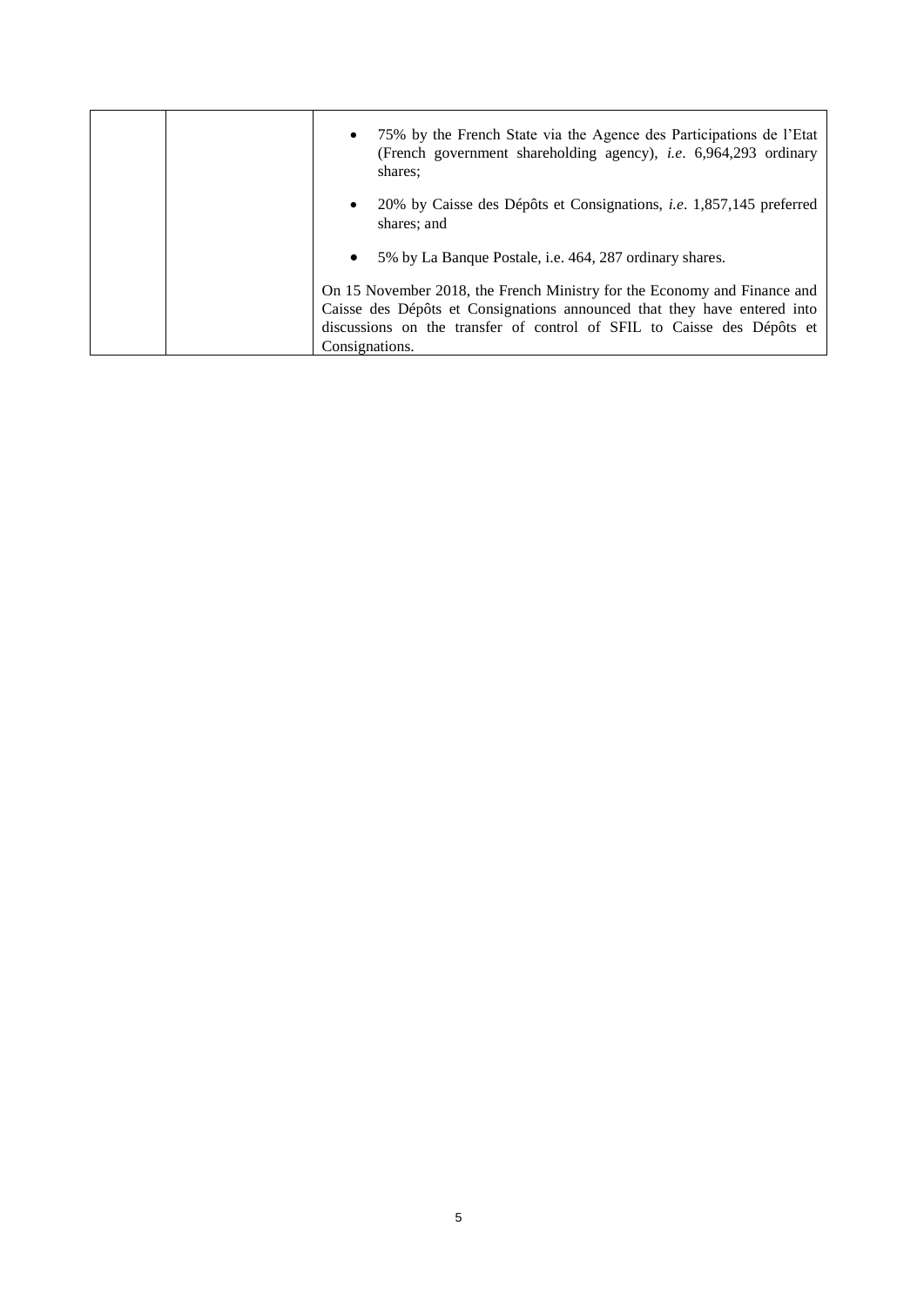# **RÉSUMÉ EN FRANÇAIS DU PROGRAMME (FRENCH SUMMARY OF THE PROGRAMME)**

<span id="page-5-0"></span>The section entitled "**Résumé en Français du Programme (French Summary of the Programme)**" on pages 30 to 56 of the Base Prospectus is amended as follows:

• The item B.5 is deleted and replaced by the following:

| B.5 | <b>Description</b><br>du<br>Groupe<br>de<br>l'Emetteur et de la<br>position<br>de<br>l'Emetteur au sein<br>du Groupe | Le capital social de l'Emetteur est détenu à 75 % par l'Etat français par<br>l'intermédiaire de l'Agence des Participations de l'Etat, 20% par la Caisse des<br>Dépôts et Consignations et 5% par La Banque Postale.<br>Depuis que l'Emetteur a été créé, l'Etat français joue un rôle particulier en<br>ayant apporté 75% du capital et fourni aux autorités prudentielles, en tant<br>qu'actionnaire de référence, un engagement fort de soutien financier, en<br>conformité avec ce que prévoit les réglementations bancaires. |
|-----|----------------------------------------------------------------------------------------------------------------------|-----------------------------------------------------------------------------------------------------------------------------------------------------------------------------------------------------------------------------------------------------------------------------------------------------------------------------------------------------------------------------------------------------------------------------------------------------------------------------------------------------------------------------------|
|     |                                                                                                                      | Nous présentons ci-dessous un schéma capitalistique de SFIL :                                                                                                                                                                                                                                                                                                                                                                                                                                                                     |
|     |                                                                                                                      | GROUPE<br><b>BANQUE</b><br>Liberté • Égalité • Fraternité<br><b>POSTALE</b><br>des <b>Dépôts</b><br>RÉPUBLIQUE FRANÇAISE                                                                                                                                                                                                                                                                                                                                                                                                          |
|     |                                                                                                                      | 20%<br><b>5%</b><br>75%                                                                                                                                                                                                                                                                                                                                                                                                                                                                                                           |
|     |                                                                                                                      | Actionnaire de référence                                                                                                                                                                                                                                                                                                                                                                                                                                                                                                          |
|     |                                                                                                                      |                                                                                                                                                                                                                                                                                                                                                                                                                                                                                                                                   |
|     |                                                                                                                      | 100%                                                                                                                                                                                                                                                                                                                                                                                                                                                                                                                              |
|     |                                                                                                                      |                                                                                                                                                                                                                                                                                                                                                                                                                                                                                                                                   |
|     |                                                                                                                      | <b>Caisse</b><br>Francaise de                                                                                                                                                                                                                                                                                                                                                                                                                                                                                                     |
|     |                                                                                                                      | Le 15 novembre 2018, le Ministre de l'Economie et des Finances et la Caisse                                                                                                                                                                                                                                                                                                                                                                                                                                                       |
|     |                                                                                                                      | des Dépôts et Consignations ont annoncé avoir engagé des discussions en vue                                                                                                                                                                                                                                                                                                                                                                                                                                                       |
|     |                                                                                                                      | de transférer le contrôle de SFIL à la Caisse des Dépôts et Consignations.                                                                                                                                                                                                                                                                                                                                                                                                                                                        |

• The item B.16 is deleted and replaced by the following:

| <b>B.16</b> | Entité(s)<br>personne(s) | ou | L'Etat français est "l'actionnaire de référence" de l'Emetteur en vertu de la<br>règlementation française. La Banque de France peut demander à l'Etat français, |
|-------------|--------------------------|----|-----------------------------------------------------------------------------------------------------------------------------------------------------------------|
|             | détenant                 | ou | en sa qualité d'actionnaire de référence, de fournir le soutien nécessaire à                                                                                    |
|             | contrôlant               |    | l'Emetteur conformément à l'article L.511-42 du Code monétaire et financier.                                                                                    |
|             | directement              | ou |                                                                                                                                                                 |
|             | indirectement            |    | Le capital social de l'Emetteur est détenu comme suit:                                                                                                          |
|             | l'Emetteur               |    | 75% par l'Etat français, via l'Agence des Participations de l'Etat, soit<br>$\bullet$<br>6.964.293 actions ordinaires;                                          |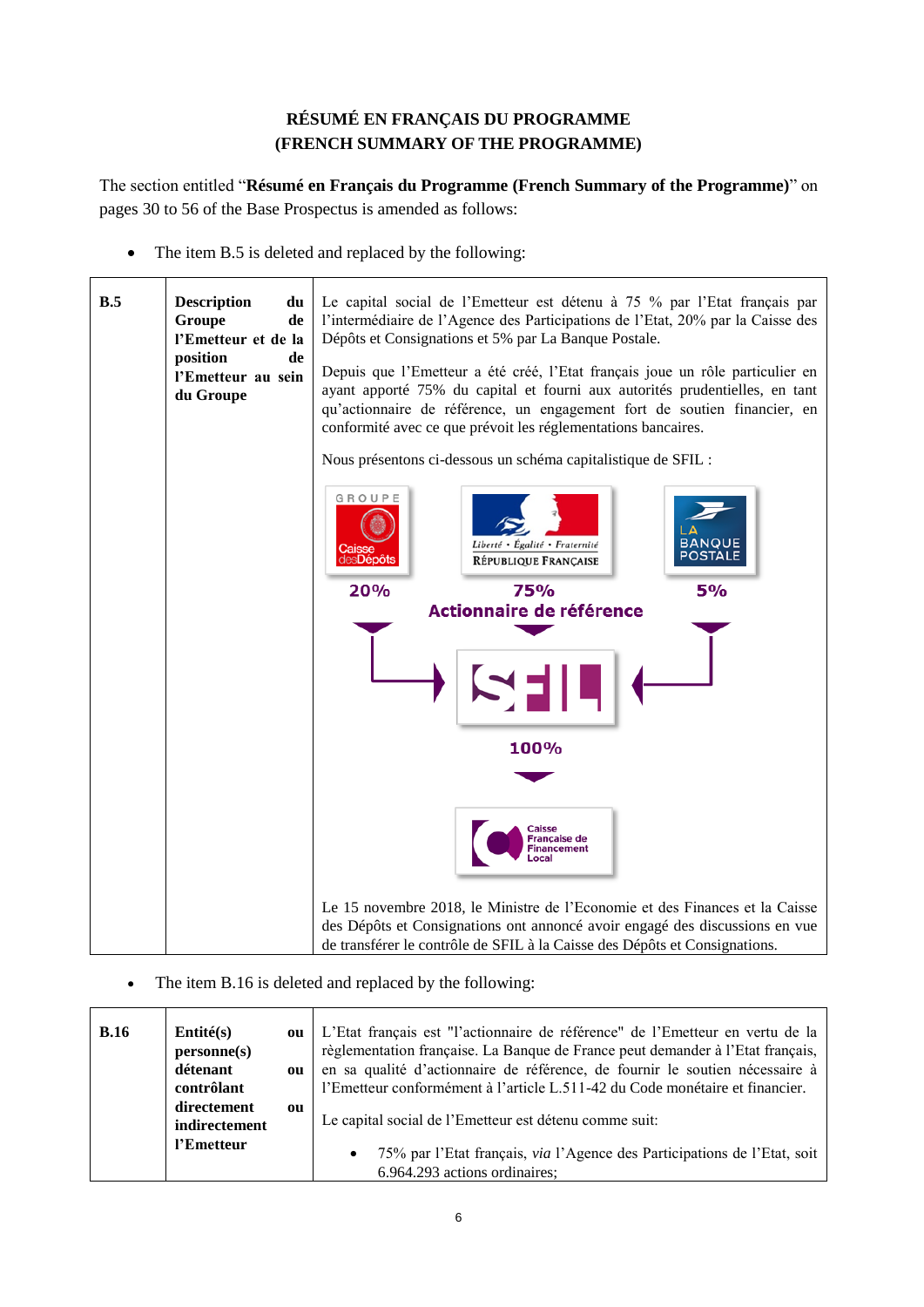|  | 20% par la Caisse des Dépôts et Consignations, soit 1.857.145 actions<br>$\bullet$<br>de préférence; et |
|--|---------------------------------------------------------------------------------------------------------|
|  | 5% par La Banque Postale, soit 464.287 actions ordinaires.<br>$\bullet$                                 |
|  | Le 15 novembre 2018, le Ministre de l'Economie et des Finances et la Caisse                             |
|  | des Dépôts et Consignations ont annoncé avoir engagé des discussions en vue                             |
|  | de transférer le contrôle de SFIL à la Caisse des Dépôts et Consignations.                              |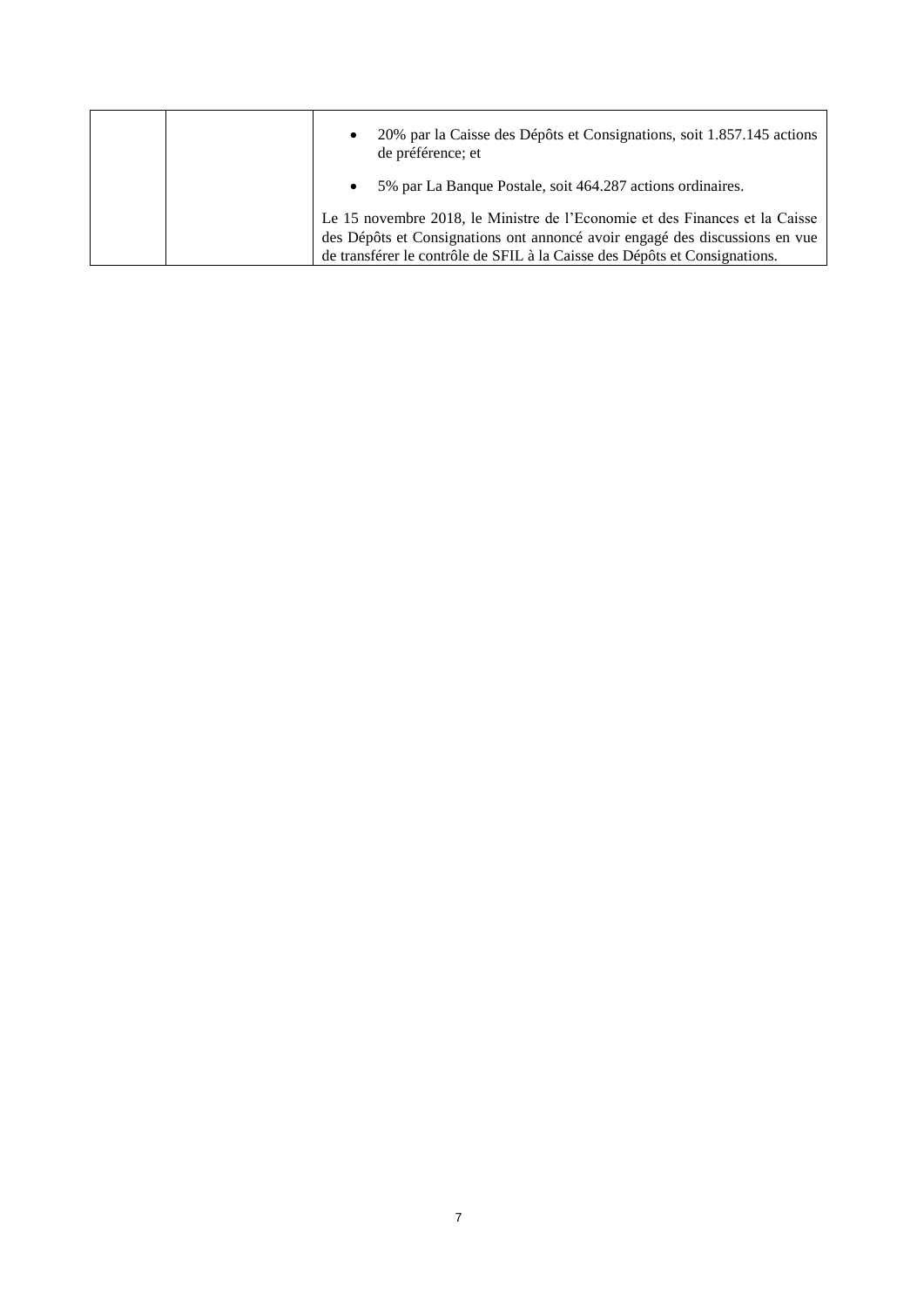#### **RECENT DEVELOPMENTS**

<span id="page-7-0"></span>The following paragraphs are included at the end of the section entitled "**Recent Developments**" on page 128 of the Base Prospectus as follows:

Press release dated 15 November 2018

## **The French government has entered into discussions with Caisse des Dépôts (CDC) regarding the transfer of control of SFIL to CDC**

**The French Ministry for the Economy and Finance and CDC announced that they have entered into discussions on the transfer of control of SFIL to CDC. For SFIL, the public development bank created in 2013, this change in controlling shareholder would mark a new phase in its young history promoting local investment and exports.** 

SFIL takes pride in its proven success, which for several years has been reflected by its excellent creditworthiness recognized in financial markets, a strengthened balance sheet, leadership positions in its two business activities and sustained profitability going forward. The bank is pleased to contribute to the establishment of a major public financial unit within the CDC group, which has served the public interest and the economic development of our country and territories for more than two centuries.

SFIL, the seventh largest French bank and largest issuer of public-sector covered bonds in Europe, would complement this major public-sector finance division by contributing its extensive and effective access to financial markets.

SFIL's teams appreciate the importance of the missions they have been entrusted with and will continue to fulfill them with the same level of high professional standards and commitment that enabled the company to successfully establish itself as a major driving force behind the competitiveness of our economy and territories.

Investor relations: Ralf Berninger + 33 (0)1 73 28 8807 [ralf.berninger@sfil.fr](mailto:ralf.berninger@sfil.fr)

Press: Christine Lair + 33 (0)1 73 28 87 36 [christine.lair@sfil.fr](mailto:christine.lair@sfil.fr)

More information available at **[sfil.fr](http://sfil.fr/)**